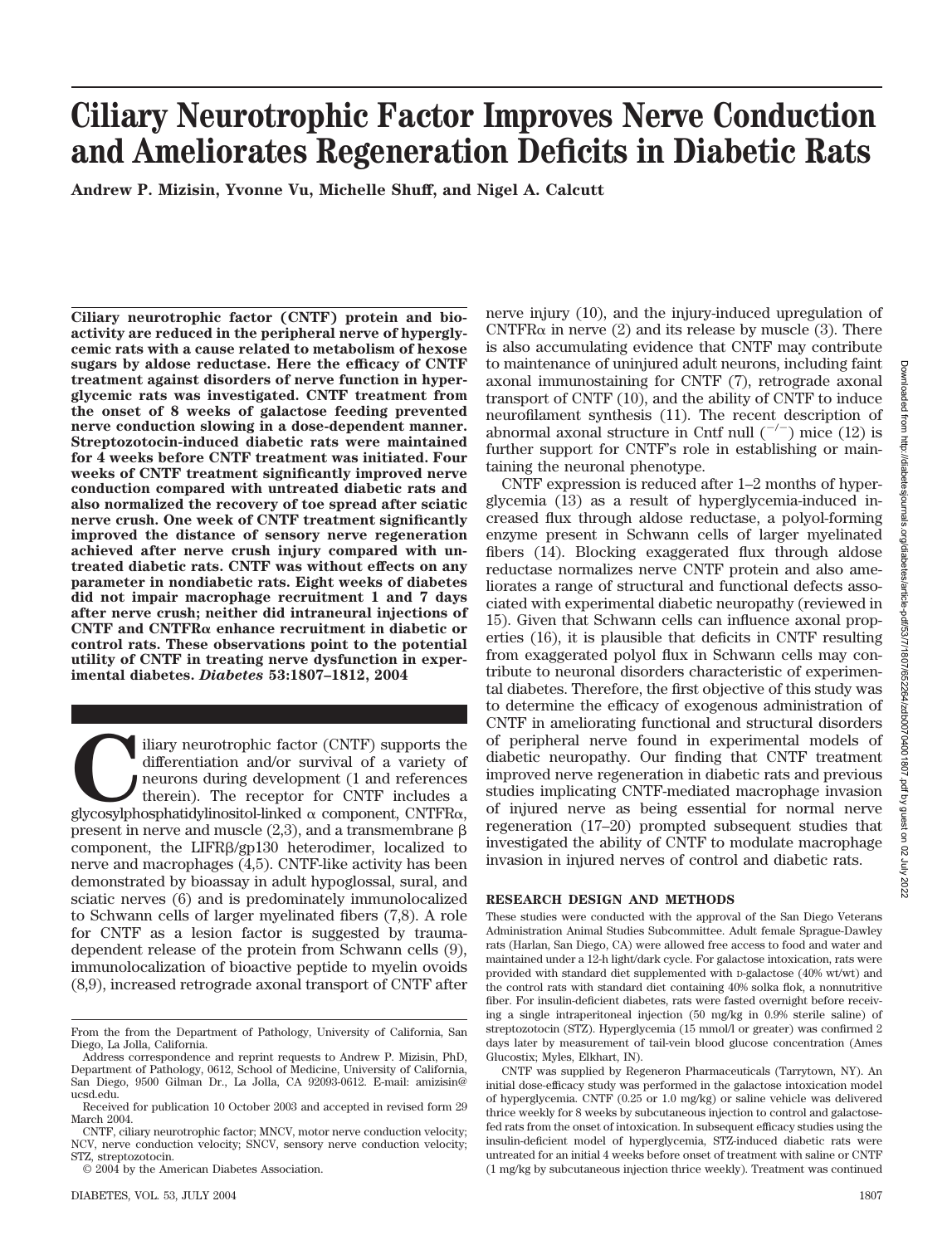for either 1 (sensory nerve regeneration studies) or 4 (nerve conduction and toe spread studies) weeks.

**Nerve conduction velocity.** Nerve conduction velocity (NCV) was measured under halothane anesthesia (4% for induction and 2% for maintenance) using evoked early (M) and late (H) waves, respectively (21). Late responses were routinely verified as H waves by their presence at stimulus intensities too low to elicit M or F waves. The distance between stimulation sites was divided by the median latency difference determined from three pairs of notch- and ankleevoked M or H waves to calculate sciatic motor (MNCV) or sensory NCV (SNCV). **Axonal morphometry.** At the conclusion of the study, animals were anesthetized with an intraperitoneal injection (2 ml/kg) of pentobarbital (12.5 mg/ml) and diazepam (1.25 mg/ml) in 0.9% NaCl. Sciatic nerves were removed and fixed overnight by immersion in cold (4°C) 2.5% glutaraldehyde in 0.1 mol/l phosphate buffer before postfixing in 1% aqueous osmium and subsequent processing to alradite resin blocks. Thick sections  $(1 \mu m)$  were cut with glass knives and stained with *p*-phenylenediamine before computer-assisted analysis of axonal size-frequency distributions of myelinated fibers as described earlier (21). Nonoverlapping fields were sampled by systematic serpentine progression across the entire nerve fascicle, and axonal diameters were calculated by assuming that axonal areas were derived from circles of equivalent perimeter.

**Nerve regeneration after crush injury.** Nerve crushes were performed on halothane-anesthetized control and diabetic animals 4 weeks after induction of experimental diabetes as described in an earlier report (22). Nerve regeneration was assessed in two ways. Sensory nerve regeneration distance was measured 7 days after bilateral sciatic nerve crush in rats that were anesthetized with an intraperitoneal injection of the previously described pentobarbital cocktail. After exposure of both sciatic nerves, each nerve was stimulated (10 V, 0.05 ms pulse width; 58019 Square Wave Stimulator; Stoelting, Chicago, IL) with a bipolar electrode at a point 30 mm distal to the crush site and then proximally in 0.5-mm increments. The most distal point of sensory nerve regeneration was indicated when the stimulus resulted in contractions in the upper leg and lower back musculature via spinal reflexes (23). For each animal, regeneration distance was calculated as the average of the distance measured in the right and left nerves. Recovery of hind-foot toe spread after unilateral nerve crush, a functional index of nerve regeneration (24), was measured from prints made on paper after coating the plantar surface of both hind feet liberally with Betadine. The median distance between the first and fifth digits from three different prints was recorded from each animal just before nerve crush and at assorted time points up to 26 days after crush. Toe spread measurements for each animal were expressed as a ratio of precrush values.

**Macrophage recruitment after nerve crush.** After 8 weeks of untreated diabetes, control and diabetic rats were anesthetized with halothane and both sciatic nerves were exposed via a small incision below the sciatic notch. Each nerve was crushed as above, and an intraneural injection of  $10 \mu$  of a solution that contained either 0.2 ng of CNTF and 0.2 ng of CNTFR $\alpha$  (R&D Systems, Minneapolis, MN) or 0.5 ng of CNTF and 0.5 ng of CNTFR $\alpha$  in PBS was made at the crush site of the left nerve using a  $50-\mu$  glass syringe and 33-gauge needle (N733; Hamilton, Reno, NV). These amounts are within the range that elicited macrophage recruitment in a microchemotactic assay (25). In the right sciatic nerve, a 10-µl intraneural injection of PBS served as a vehicle control.

For macrophage counts, sciatic nerves were removed from noninjured or from crush-injured animals 1 and 7 days after injury. After overnight fixation in 4% phosphate-buffered paraformaldehyde, segments that contained the crush site were processed to paraffin blocks and immunostained as described earlier (26) with ED-1 (0591; Serotec, Raleigh, NC), a monoclonal mouse anti-rat antibody marker for macrophages and monocytes. Immunostaining specificity was verified by omitting the ED-1 antibody. Sections were lightly counterstained using Vector Gill's Formula hematoxylin before macrophage recruitment was assessed by counting only immunostained profiles with a visible nucleus. Counts were normalized to either the epineurial or the endoneurial area, determined using point-counting techniques and a grid with a magnified distance of 0.08 mm between intersection points, to obtain macrophage density (macrophage number per mm<sup>2</sup>).

**Statistical analysis.** All experiments and data collection were conducted with animals and tissues coded to avoid the possibility of bias. Differences between groups were tested using two-way unpaired or paired *t* tests and one-way or two-way ANOVA as appropriate. When statistically significant differences were indicated  $(P < 0.05)$ , multiple comparisons were made using Student-Newman-Keuls test (one-way ANOVA) or Bonferroni's test (two-way ANOVA). When SDs were significantly different, comparisons were made with the Mann-Whitney *U* test or Kruskal-Wallis nonparametric ANOVA followed by the method of Dunn.



**FIG. 1. Effects of CNTF on SNCV in control and galactose-fed rats. Data** are presented as means  $\pm$  SE ( $n = 7-8$  per group) and were analyzed with **a one-way ANOVA, after which multiple comparisons were made with the Student-Newman-Keuls test. \*Galactose versus control and both CNTFtreated galactose groups (at least** *P* **< 0.01); \*\*galactose low CNTF versus control and galactose**  $+$  high CNTF groups ( $P < 0.001$ ).

#### **RESULTS**

**Galactose model of experimental diabetes.** There was no effect of treatment with either 0.25 mg/kg (285  $\pm$  23 g; mean  $\pm$  SD) or 1.0 mg/kg (285  $\pm$  21 g) CNTF on body weight of control rats when compared with vehicle-treated control rats (299  $\pm$  18 g). Rats had a significantly lower body weight after 8 weeks of galactose feeding  $(272 \pm$ 13 g), and this was not altered by treatment with either 0.25 mg/kg (266  $\pm$  10 g) or 1.0 mg/kg (273  $\pm$  17 g) CNTF (all  $P < 0.05$  vs. control groups). NCV of control rats was not altered by either dose of CNTF (Fig. 1). Galactose-fed rats showed a significantly (at least  $P < 0.01$ ) reduced NCV compared with control and CNTF-treated galactose groups. CNTF prevented the nerve conduction deficit in a dosedependent manner, with greater efficacy at the higher dose. **STZ model of experimental diabetes.** After 8 weeks of STZ-induced diabetes, rats had significantly lower body weights  $(P < 0.0001)$  and elevated plasma glucose levels  $(P < 0.0001)$  compared with control rats (Table 1). Treatment with 1 mg/kg CNTF for the last 4 weeks of diabetes did not alter body weight or plasma glucose levels in either control or diabetic rats. To determine the efficacy of CNTF treatment at reversing diabetes-induced functional deficits, we measured the conduction velocity of myelinated fibers. After 8 weeks of diabetes, both MNCV and SNCV were significantly (at least  $P < 0.01$ ) lower than in controls (Table 1). Initiation of CNTF treatment after 4 weeks of untreated diabetes and continuation for 4 additional weeks partially protected both MNCV and SNCV such that values were significantly (at least  $P < 0.05$ ) greater than untreated diabetic animals but significantly (at least  $P \leq$ 0.01) less than values of treated control groups. As with body weight and plasma glucose, CNTF treatment had no effect on nerve conduction in control animals.

Mean axonal diameter and the size-frequency distribution of myelinated fibers in the sciatic nerve were measured as structural correlates to nerve conduction. After 8 weeks of untreated diabetes, mean axonal diameter was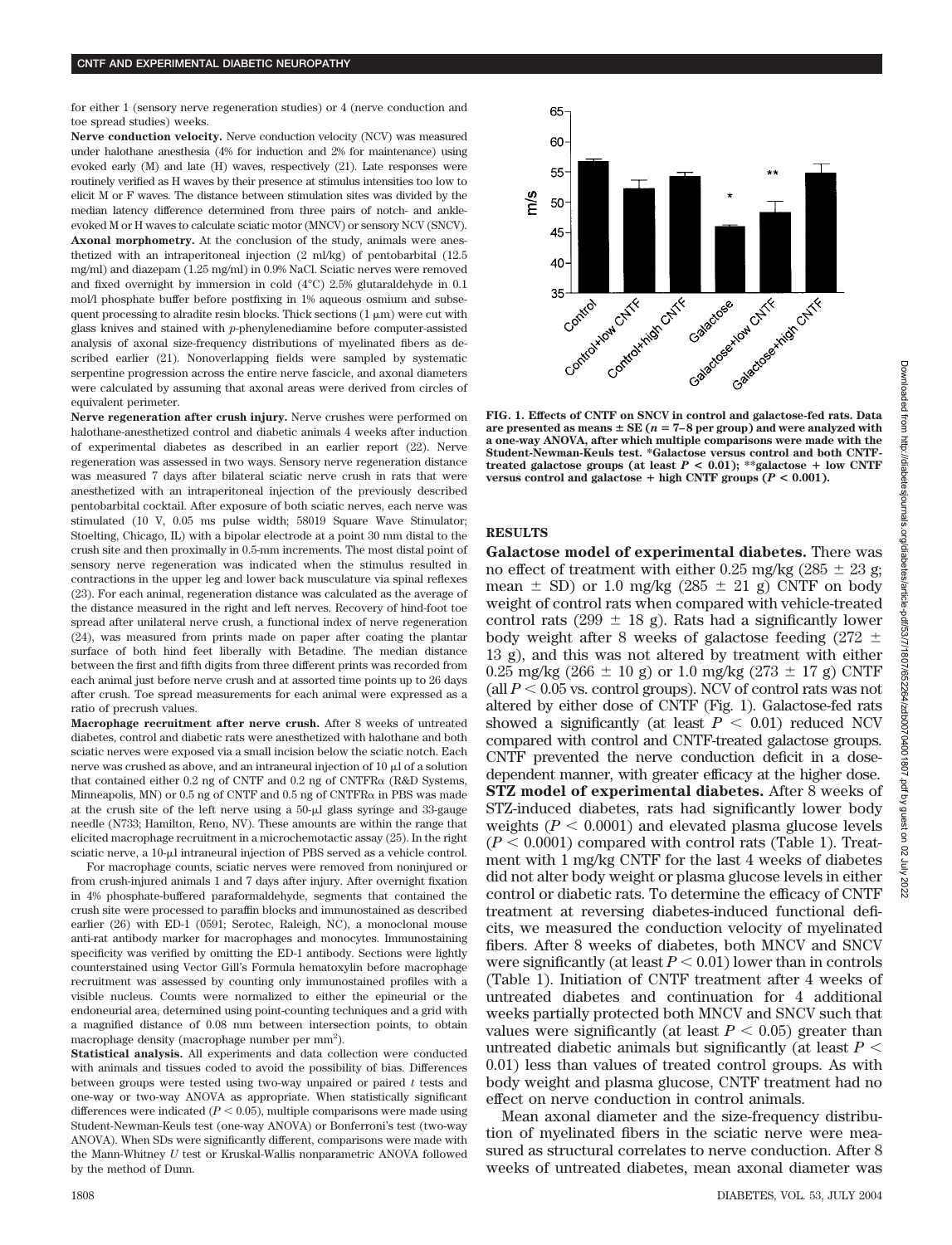#### TABLE 1

Effects of CNTF on body weight, plasma glucose, NCV, axonal structure of myelinated fibers and sensory nerve regeneration distance in control and diabetic rats

|                                | $\boldsymbol{n}$ | Control                 | $Control +$<br><b>CNTF</b> | <b>Diabetic</b>         | Diabetic $+$<br><b>CNTF</b> | $\boldsymbol{P}$                             |
|--------------------------------|------------------|-------------------------|----------------------------|-------------------------|-----------------------------|----------------------------------------------|
| Body weight $(g)$              | $14 - 21$        | $244 \pm 5^{\circ}$     | $238 \pm 4^{\rm a}$        | $165 \pm 4^{\rm b}$     | $166 \pm 7^{\rm b}$         | $\leq 0.0001$ (a vs. b)                      |
| Plasma glucose (mmol/l)        | $14 - 21$        | $3.2 \pm 0.3^{\rm a}$   | $3.6 \pm 0.7^{\rm a}$      | $28.2 \pm 1.1^{\rm b}$  | $26.2 \pm 1.0^{\rm b}$      | $\leq 0.0001$ (a vs. b)                      |
| $MNCV$ (m/s)                   | 8                | $58.2 \pm 0.8^{\rm a}$  | $58.1 \pm 0.9^{\rm a}$     | $45.2 \pm 0.9^{\rm b}$  | $52.2 \pm 1.3^{\circ}$      | $< 0.001$ (a, c vs. b)                       |
| $SNCV$ (m/s)                   | 8                | $57.3 \pm 1.8^{\rm a}$  | $58.4 \pm 1.0^{\rm a}$     | $43.1 \pm 1.3^{\rm b}$  | $49.3 \pm 1.9^{\circ}$      | $< 0.01$ (a vs. b, c);<br>$< 0.05$ (b vs. c) |
| Mean axonal diameter $(\mu m)$ | $6 - 8$          | $5.80 \pm 0.16^{\rm a}$ | $5.94 \pm 0.18^{\rm a}$    | $5.11 \pm 0.19^{\rm b}$ | $5.41 \pm 0.17^{\circ}$     | $< 0.05$ (a vs. b);<br>NS(a, b vs. c)        |
| Fibers $\leq 4 \mu m$ (%)      | $6 - 8$          | $11.9 \pm 1.9^{\rm a}$  | $11.6 \pm 2.3^{\rm a}$     | $27.4 \pm 3.8^{\rm b}$  | $21.9 \pm 3.2^{\rm b}$      | $< 0.05$ (a vs. b)                           |
| Fibers $\geq 8 \mu m$ (%)      | $6 - 8$          | $25.0 \pm 3.7$          | $25.5 \pm 3.7$             | $15.0 \pm 3.5$          | $19.3 \pm 2.7$              | NS.                                          |
| Regeneration distance (mm)     | $5 - 8$          | $20.7 \pm 0.6^{\rm a}$  | $21.0 \pm 0.6^{\rm a}$     | $18.7 \pm 0.8^{\rm b}$  | $21.9 \pm 0.7^{\rm a}$      | $< 0.05$ (a vs. b)                           |

Data are means  $\pm$  SE and were analyzed by one-way ANOVA, after which multiple comparisons were made with the Student-Newman-Keuls test. Axonal size-frequency distributions were derived from  $4,032$  (control),  $3,040$  (control + CNTF),  $3,094$  (diabetic), and  $5,082$  (diabetic + CNTF) myelinated fibers. NS, not significant.

significantly  $(P < 0.05)$  lower than in control animals (Table 1). CNTF treatment partially ameliorated the decrease in diabetic animals such that mean axonal diameter in this group was not significantly different from that in either the control or diabetic animals. Diabetes was associated with a significant  $(P < 0.05)$  increase in the relative number of small  $(\leq 4 \mu m)$  fibers and a trend toward a decrease in the proportion of larger  $(\geq 8 \,\mu\text{m})$  fibers (Table 1). CNTF treatment did not have a significant impact on the axonal size-frequency distribution of either the control or diabetic animals.

To investigate the impact of CNTF treatment on impaired nerve regeneration in experimental diabetes, we assessed sensory nerve regeneration distance and toe spread recovery after sciatic nerve crush. Sensory nerve regeneration distance 7 days after a crush injury was significantly  $(P < 0.05)$  less in untreated diabetic rats than in control rats (Table 1). The deficit in regeneration distance was completely prevented by treating diabetic animals with CNTF, whereas no impact of CNTF on sensory nerve regeneration distance in control animals was noted.

As a functional measure of regeneration after nerve crush, the spread of the first and fifth digits of the hind feet was assessed in untreated and CNTF-treated control and diabetic animals. Nerve crush in control rats induced a marked reduction in toe spread that recovered by day 24 (Fig. 2). A similar pattern was noted in control rats that were treated with CNTF for the period after nerve crush. Diabetic rats exhibited a delayed recovery from nerve crush, and toe spread was significantly  $(P < 0.01)$  lower at day 26 after crush than in control rats, whereas those that were treated with CNTF for the period after nerve crush injury had a toe spread that was not different from controls at this time point.

**Macrophage recruitment after nerve crush in STZ diabetes.** In the cohort of diabetic and control animals used to examine the impact of intraneural injections of CNTF and CNTFR $\alpha$  on macrophage recruitment after nerve crush, similar effects of diabetes on final body weight (214  $\pm$  4 vs. 273  $\pm$  3 g; *n* = 17 per group; *P* < 0.0001) and plasma glucose (44.1  $\pm$  1.6 vs. 7.6  $\pm$  0.6 mmol/l;  $n = 12$  per group;  $P < 0.0001$ ) were observed.

To explore a possible cause of the diabetes-induced reduction in sensory nerve regeneration, we assessed macrophage recruitment 1 and 7 days after crush injury with and without intraneural injections of this Schwann cell–derived neurotrophic factor and its  $\alpha$  receptor component. Diabetes had no significant effects on macrophage recruitment into either the epineurium or the endoneurium (Fig. 3), although there was a nonsignificant trend for a reduction in endoneurial macrophages in diabetic animals 7 days after nerve crush. In the epineurium, there was a significant increase  $(P < 0.01)$  in macrophages 1 day after nerve injury compared with counts in uninjured nerve or 7 days after injury (Fig. 3). In contrast, endoneurial macrophage numbers were significantly increased (*P* 0.001) by 7 days after crush compared with uninjured and 1 day postcrush counts.

Intraneural injections of CNTF/CNTFR $\alpha$  did not alter the overall pattern of epineurial or endoneurial macrophage recruitment after nerve crush, compared with similar injections of the vehicle PBS (Fig. 3; 0.5 ng of intraneural injection, data not shown). In the epineurium,



**FIG. 2. Recovery of toe spread after crush injury in control**  $(\Box)$ **, controlCNTF (**E**), diabetic (**f**), and diabeticCNTF (**F**) rats. Toe spread recovery is expressed as a ratio of precrush values. Toe spread in the limb of control rats that did not undergo sciatic nerve crush is** shown for comparison ( $\Diamond$ ). Data are presented as means  $\pm$  SE ( $n =$ **6–8 per group) and were analyzed with a one-way ANOVA, after which multiple comparisons were made with the Student-Newman-Keuls test. \*Untreated diabetic versus control groups (***P* **< 0.01).**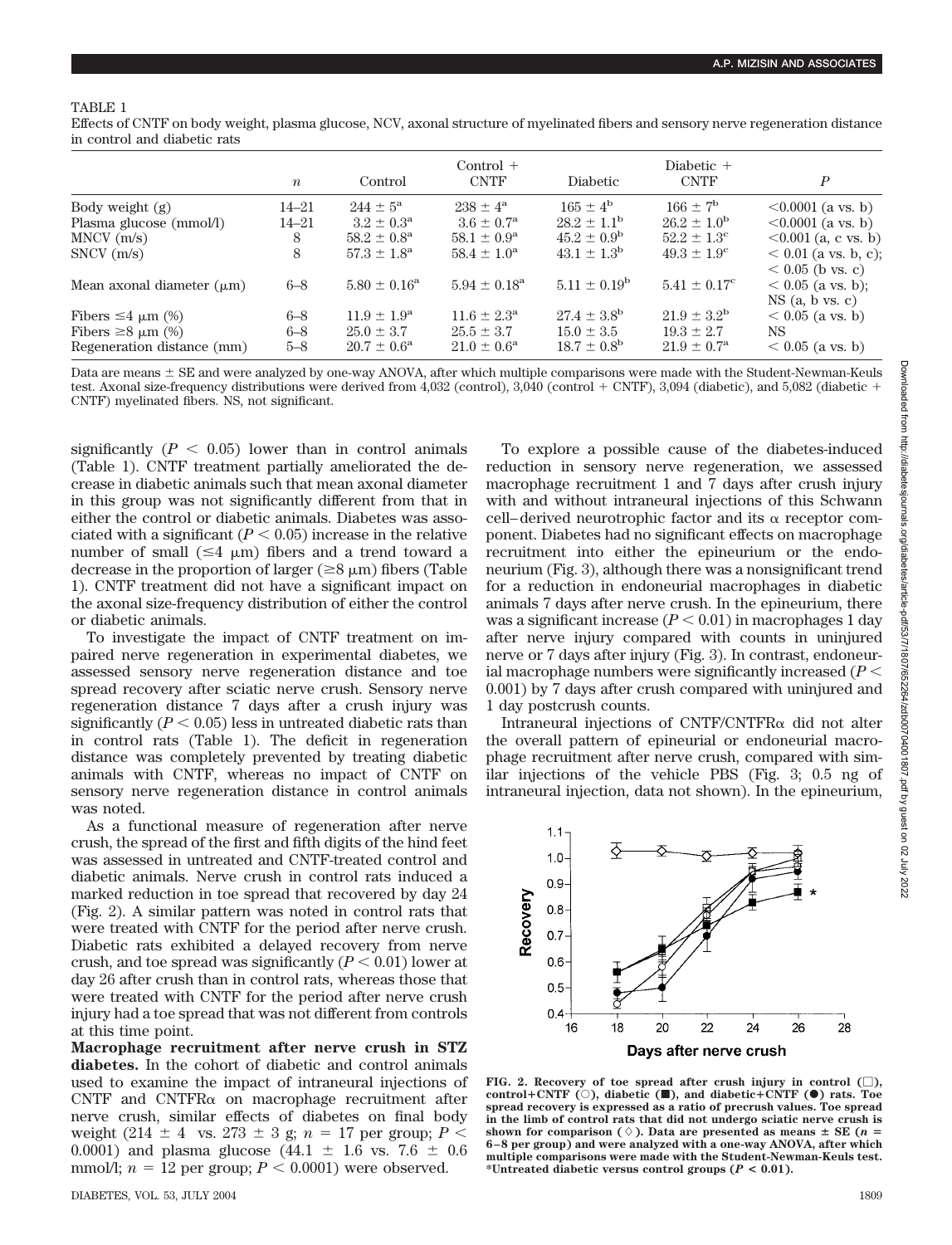

**FIG. 3. Macrophage recruitment after nerve crush in control and diabetic rats and the effect of intraneural injections of CNTF (0.2 ng) and**  $\text{CNTFRx}$  (0.2 ng). Data are presented as means  $\pm$  SE ( $n = 3$  per group). The impact of time and diabetes on macrophage recruitment in **PBS-injected nerves were analyzed with a two-way ANOVA, after which multiple comparisons were made with Bonferroni's test. In both the epineurium and the endoneurium, diabetes had no significant effect on macrophage recruitment. Compared with the other time points, macrophage density was significantly increased at 1 day (\*) in the epineurium (** $P < 0.01$ **) and 7 days (\*\*) in the endoneurium (** $P < 0.001$ **). The** impact of intraneural injections of CNTF and CNTFR<sub>Q</sub> at 1 and 7 days in control and diabetic animals was analyzed with a two-tailed, paired t **test. No significant differences were apparent except in the epineurium, where macrophage density in diabetic animals was significantly decreased**  $(P < 0.05)$  in nerves that received CNTF and CNTFR $\alpha$  1 day after crush.

 $C\text{NTF/CNTFR}\alpha$  injections were associated with a significant reduction  $(P < 0.05)$  in macrophage counts 1 day after nerve crush in diabetic but not control animals. In the endoneurium, there was no significant difference in macrophage recruitment when counts in CNTF/CNTFR $\alpha$ - and vehicle-injected nerves were compared.

#### **DISCUSSION**

CNTF treatment dose-dependently prevented NCV slowing in galactose-fed rats, a model of elevated hexose sugar metabolism by aldose reductase, and was without effect in control rats. We have previously shown that galactose intoxication markedly reduces nerve CNTF and that this depletion can be prevented by aldose reductase inhibition (13,14). As aldose reductase inhibitors also prevent NCV slowing in galactose-fed rats (14), it seems reasonable to suggest that nerve CNTF depletion is an intermediary in the causative sequence that leads from increased hexose sugar metabolism by aldose reductase in Schwann cells to NCV slowing. Providing exogenous CNTF may replace the deficient production of this factor by metabolically stressed Schwann cells, although the site of action of exogenous CNTF is not yet known and further studies are required to establish how CNTF maintains NCV.

Exogenous administration of CNTF also had a significant impact on nerve function in rats with already established STZ-induced diabetes, without having an effect in nondiabetic animals. Reports of involvement of CNTF in nerve function are limited to effects in nondiabetic animals and several in vitro experiments. Exogenous administration of CNTF increases NCV in immature rats, an effect not present in older, more mature animals (27). A diabetesinduced CNTF expression deficit (13) coupled with possible age-dependent expression differences in nondiabetic rats may explain why CNTF was effective only in the diabetic and not the mature, treated-control rats studied here. There are a number of possible ways by which CNTF may modulate nerve conduction. In vitro, CNTF supports survival of DRG neurons and maintains  $Na^+/K^+$ -ATPase activity (28). A role for CNTF in the development or maintenance of peripheral nerve is also suggested by decreased axonal caliber, myelin sheath disruption, and loss of axon–Schwann cell networks at the node of Ranvier observed in Cntf null  $\binom{-1}{-}$  mice (12). In the present study, the amelioration of nerve conduction deficits in rats with established diabetes was associated with a partial restoration of mean axonal caliber but not a significant shift in axonal size-frequency distribution toward larger myelinated fibers. The partial effect on diabetes-induced nerve defects may be the result of beginning CNTF treatment after 4 weeks of untreated diabetes and/or the duration of treatment. As seen with galactose-fed rats, a more robust effect on axonal caliber and conduction deficits might be expected with treatment initiated at the onset of diabetes or continued beyond 4 weeks.

As previously reported (29,30), there was a delay in sensory nerve regeneration 7 days after crush injury in untreated diabetic rats. Three subcutaneous CNTF injections over 7 days completely prevented the diabetesinduced decrease in regeneration distance without any effect in nondiabetic animals. In vivo, exogenous CNTF induces sprouting in undamaged adult motor neurons (31) and enhances anterograde transport in axons regenerating after nerve transection (32). Further studies are needed to determine whether the effect of CNTF treatment on sensory nerve regeneration distance in diabetic rats seen here might be related to overcoming diabetes-induced defects in sprouting (33) or anterograde axonal transport (34,35).

Toe spread recovery is a functional assessment of regeneration after nerve crush (24) and is dependent on both the rate of axonal regeneration and reestablishment of motor and sensory innervation of interosseal muscles. CNTF treatment restored toe spread in diabetic rats to normal, consistent with this neurotrophic factor's influence on the development and function of synapses (36) and the previously reported ability to enhance functional recovery after nerve transection (37). The lack of an effect of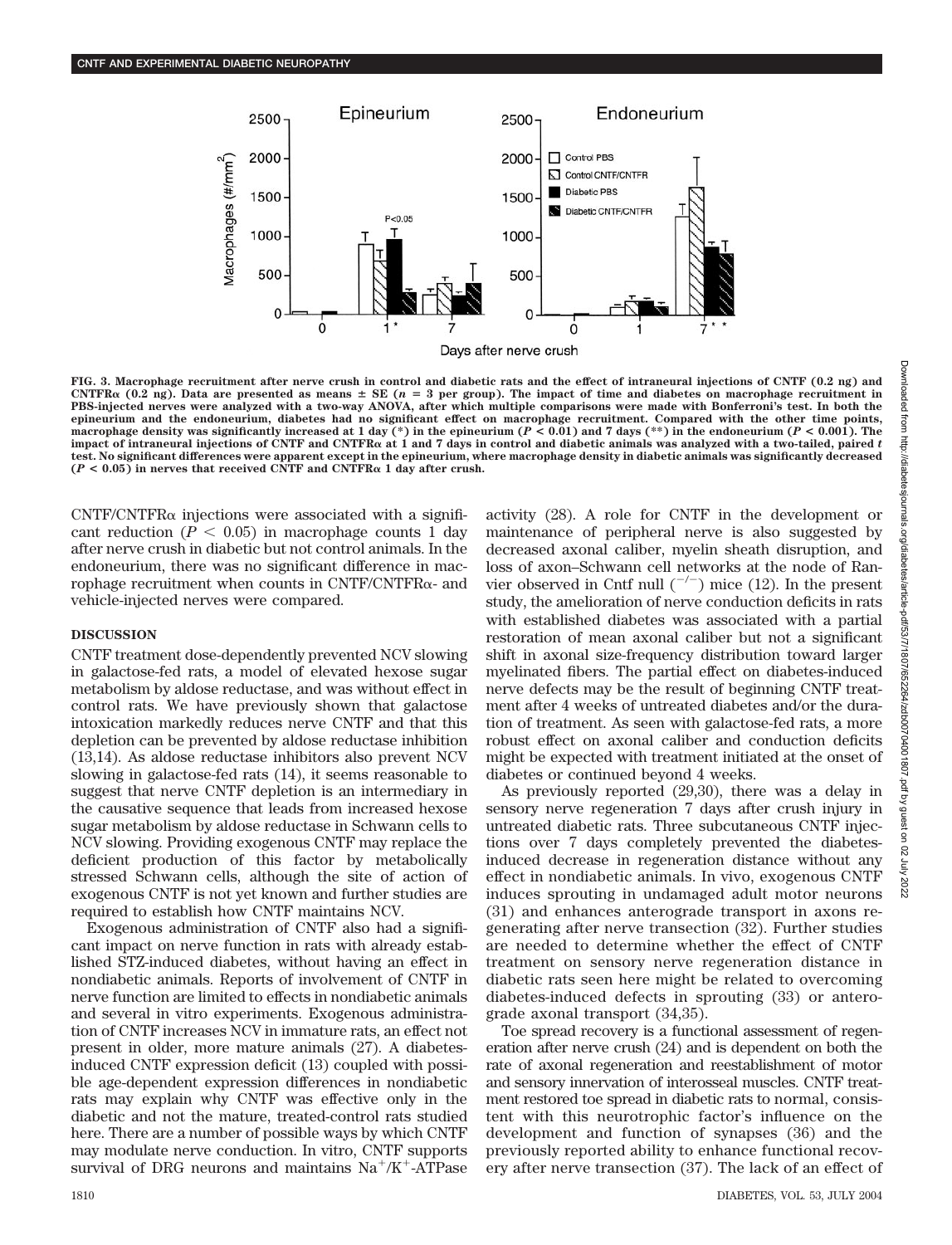CNTF in treated nondiabetic animals suggests that there is sufficient CNTF available to promote recovery in adult normal rats and that this cannot be enhanced further, at least with the dose and treatment regimen used here.

Macrophage recruitment to the site of injury is important for subsequent nerve regeneration (17–20,26). Diabetic rats have impaired nerve regeneration, and previous studies have shown impaired macrophage recruitment, albeit at a number of weeks after injury (38,39). In the present study, there was a trend toward fewer endoneurial macrophages in diabetic nerves 7 days after nerve crush, which might be the precursor to the deficit in macrophage recruitment seen at later time points by others. However, the pattern of macrophage recruitment in the days immediately following nerve crush was not different in control and diabetic rats, despite impaired nerve regeneration at this time, suggesting that deficient early macrophage recruitment is not responsible for delayed nerve regeneration in experimental diabetes.

In vitro, macrophage chemotaxis in response to CNTF and CNTFR $\alpha$  is concentration-dependent and receptormediated and involves the phosphoinositide-3 kinase and mitogen-activated protein kinase signaling proteins (25). However, intraneural injections of these peptides into the crush site immediately after nerve injury did not enhance early macrophage recruitment in either nondiabetic or diabetic animals. Unexpectedly, these peptides reduced epineurial macrophage recruitment in diabetic animals. The data obtained using this experimental approach are not consistent with a role for CNTF and CNTFR $\alpha$  in initiating the early recruitment of macrophages after nerve injury and do not provide support for a mechanism linking deficient expression of CNTF to decreased macrophage recruitment in experimental diabetes.

In summary, exogenous administration of CNTF to rats with galactose or STZ-induced hyperglycemia improved nerve conduction deficits that, in STZ-induced diabetes, may be partially dependent on restoration of axonal caliber. After crush injury, CNTF prevented diabetesinduced deficits in sensory nerve regeneration distance and promoted toe spread recovery in diabetic animals. Regeneration defects in diabetic rats were not associated with insufficient early recruitment of macrophages.

## **ACKNOWLEDGMENTS**

Supported by funding from National Institute of Health Grants NS38855 and DK057629 (N.A.C.) and the Juvenile Diabetes Research Foundation (A.P.M.).

#### **REFERENCES**

- 1. Ip NY: The neurotrophins and neuropoietic cytokines: two families of growth factors acting on neural and hematopoietic cells. *Ann N Y Acad Sci* 840:97–106, 1998
- 2. MacLennon AJ, Devlin BK, Neitzel KL, McLaurin DL, Anderson KJ, Lee N: Regulation of ciliary neurotrophic factor receptor  $\alpha$  in sciatic motor neurons following axotomy. *Neuroscience* 91:1401–1413, 1999
- 3. Davis S, Aldrich TH, Ip NY, Stahl N, Scherer S, Farruggella T, DiStefano PS, Curtis R, Panayotatos N, Gascan H, Chevalier S, Yancopoulos GD: Released form of CNTF receptor  $\alpha$  component as a soluble mediator of CNTF responses. *Science* 259:1736–1739, 1993
- 4. Hilton DJ, Nicola NA, Metcalf D: Distribution and comparison of receptors for leukemia inhibitory factor on murine hemopoietic and hepatic cells. *J Cell Physiol* 146:207–215, 1991
- 5. Heinrich PC, Behrman I, Muller-Newen G, Schaper F, Graeve L: Interleu-

kin-6-type cytokine signalling through the gp130/Jak/STAT pathway. *Biochem J* 334:297–314, 1998

- 6. Williams LR, Manthorpe M, Nieto-Sampedro M, Cotman CW, Varon S: High ciliary neuronotrophic specific activity in rat peripheral nerve. *Int J Dev Sci* 12:177–180, 1984
- 7. Rende M, Muir D, Hagg T, Varon S, Manthorpe M: Localization and characterization of ciliary neuronotrophic factor in peripheral nerve. *Glia* 5:25–32, 1992
- 8. Friedman B, Scherer SS, Rudge JS, Helgren M, Morrisey D, McClain J, Wang DY, Wiegand SJ, Furth ME, Lindsay RM, Ip NY: Regulation of ciliary neurotrophic factor expression in myelin-related Schwann cells in vivo. *Neuron* 9:295–305, 1992
- 9. Sendtner M, Stockli KA, Thoenen H: Synthesis and location of ciliary neurotrophic factor in the rat sciatic nerve of the adult rat after lesion and during regeneration. *J Cell Biol* 118:139–148, 1992
- 10. Curtis R, Adryan KM, Zhu Y, Harkness PJ, Lindsay RM, DiStefano PS: Retrograde axonal transport of ciliary neurotrophic factor is increased by peripheral nerve injury. *Nature* 16:253–255, 1993
- 11. Wong V, Arriaga R, Lindsay RM: Effects of ciliary neuronotrophic factor (CNTF) on ventral spinal cord neurons in culture (Abstract). *Soc Neurosci* 16:384, 1990
- 12. Gatzinsky KP, Holtmann B, Daraie B, Berthold C-H, Sendtner M: Early onset of degenerative changes at nodes of Ranvier in alpha-motor axons of Cntf Null<sup>(-/-)</sup> mutant mice. *Glia* 42:340-349, 2003
- 13. Calcutt NA, Muir D, Powell HC, Mizisin AP: Reduced ciliary neuronotrophic factor-like activity in nerves from diabetic or galactose-fed rats. *Brain Res* 575:320–324, 1992
- 14. Mizisin AP, Calcutt NA, DiStefano PS, Longo FM: Aldose reductase inhibition increases CNTF-like bioactivity and protein in sciatic nerves from galactose-fed and normal rats. *Diabetes* 46:647–652, 1997
- 15. Tomlinson DR, Willars GB, Carrington AL: Aldose reductase inhibitors and diabetic complications. *Pharmacol Ther* 54:151–194, 1992
- 16. de Waegh SM, Brady ST: Local control of axonal properties by Schwann cells: neurofilaments and axonal transport in homologous and heterologous nerve grafts. *J Neurosci Res* 30:201–212, 1991
- 17. Perry VH, Brown MC, Andersson PB: Macrophage responses to central and peripheral nerve injury. *Adv Neurol* 59:309–314, 1993
- 18. Perry VH, Brown MC: Macrophages and nerve regeneration. *Curr Opin Neurobiol* 2:679–682, 1992
- 19. Miyauchi A, Kanje M, Danielsen N, Dahlin LB: Role of macrophages in the stimulation and regeneration of sensory nerves by transported granulation tissue and temporal aspects of the response. *Scand J Plast Reconstr Surg* 31:17–23, 1997
- 20. Prewitt CM, Niesman IR, Kane CJ, Houle JD: Activated macrophage/ microglial cells can promote the regeneration of sensory axons into the injured spinal cord. *Exp Neurol* 148:433–443, 1997
- 21. Mizisin AP, Bache M, DiStefano PS, Acheson A, Lindsay RM, Calcutt NA: BDNF attenuates functional and structural disorders in nerves of galactose-fed rats. *J Neuropathol Exp Neurol* 56:1290–1301, 1997
- 22. Calcutt NA, McMurray HF, Moorhouse DF, Bache M, Parthasarathy S, Powell HC, Mizisin AP: Inhibition of macrophage chemotaxis and peripheral nerve regeneration in normal and hyperglycemic rats by the aldose reductase inhibitor Tolrestat. *Exp Neurol* 128:226–232, 1994
- 23. Gutmann E, Gutmann L, Medawar BP, Young JZ: The rate of regeneration of nerve. *J Exp Biol* 19:14–42, 1942
- 24. Bervar M: Video analysis of standing—an alternative footprint analysis to assess functional loss following injury to the rat sciatic nerve. *J Neurosci Methods* 102;109–116, 2000
- 25. Kobayashi H, Mizisin AP: CNTFR $\alpha$  alone or in combination with CNTF promotes macrophage chemotaxis in vitro. *Neuropeptides* 34:338–347, 2000
- 26. Taskinen HS, Roytta M: The dynamics of macrophage recruitment after nerve transection. *Acta Neuropathol* 93:252–259, 1997
- 27. Apfel SC, Arezzo JC, Moran M, Kessler JA: Effects of administration of ciliary neurotrophic factor on normal motor and sensory peripheral nerves in vivo. *Brain Res* 604:1–6, 1993
- 28. Skaper SD, Montz HP, Varon S: Control of  $Na^+, K^+$ -pump activity in dorsal root ganglionic neurons by different neuronotrophic agents. *Brain Res* 386:130–135, 1986
- 29. Ekstrom PAR, Tomlinson DR: Impaired regeneration in streptozotocindiabetic rats. Effects of treatment with an aldose reductase inhibitor. *J Neurol Sci* 93:231–241, 1989
- 30. Bisby MA: Axonal transport of labeled protein and regeneration rate in nerves of streptozotocin-diabetic rats. *Exp Neurol* 69:74–84, 1980